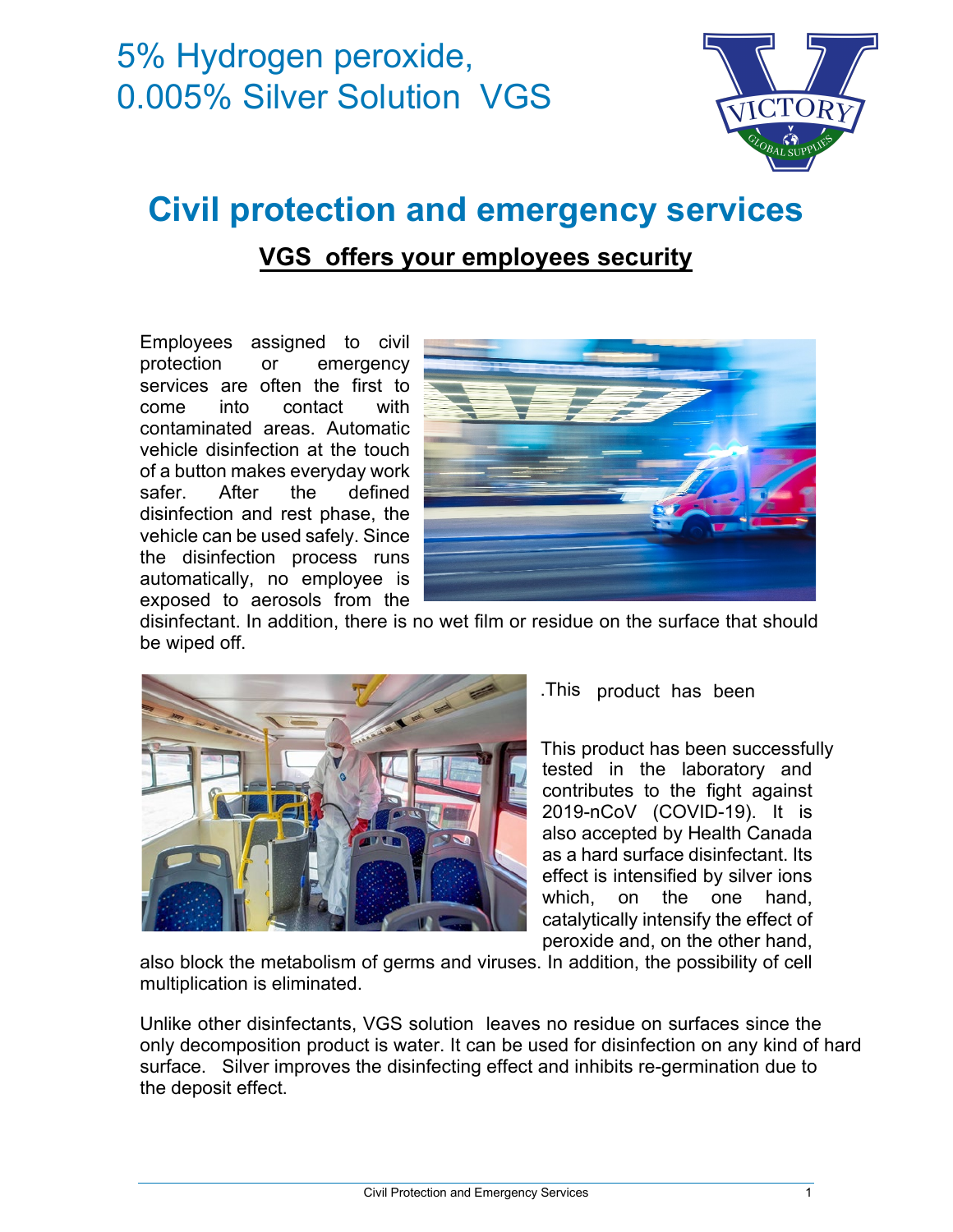

## **Desinfectant for aerosol applications**

Disinfection by aerosol spray is used wherever effective and rapid treatment of large areas is required. It is suitable for premises pre-cleaned in the medical, food, pharmaceutical and commercial sectors.

Because it completely covers the surface, disinfection by aerosol spray is the ideal solution, in particular where resistant microorganisms, like COVID-19, or other germs of unknown origins, are present.

### **Mist application**

The dosage per cubic meter is approx. 8 ml per cubic meter.

A 20-meter transport bus requires less than 200 ml of Solution for mist disinfection.

A motor vehicle or a cab in a van requires less than 25 ml of Solution for mist disinfection

| <b>PACKAGING</b>         | <b>ACTIVE INGREDIENTS</b>                      |
|--------------------------|------------------------------------------------|
| $5$ kg<br>10 kg<br>25 kg | $\bullet$ 5 % H2O2<br>$0,005%$ Ag<br>$\bullet$ |
| <b>TYPE OF PRODUCT</b>   | <b>STORAGE</b>                                 |
| Ready to use             | 2 years                                        |

#### **DETAILS ON S010**

The disinfectant works best when it dries on the treated surface. Do not rinse after drying.

Areas of use of the product:

- Transport vehicles (bus, metro, ambulance, emergency vehicle)
- Office building
- Air conditioning and ventilation equipment
- Public toilets and showers
- Elevators and stairs (rails, control panels)